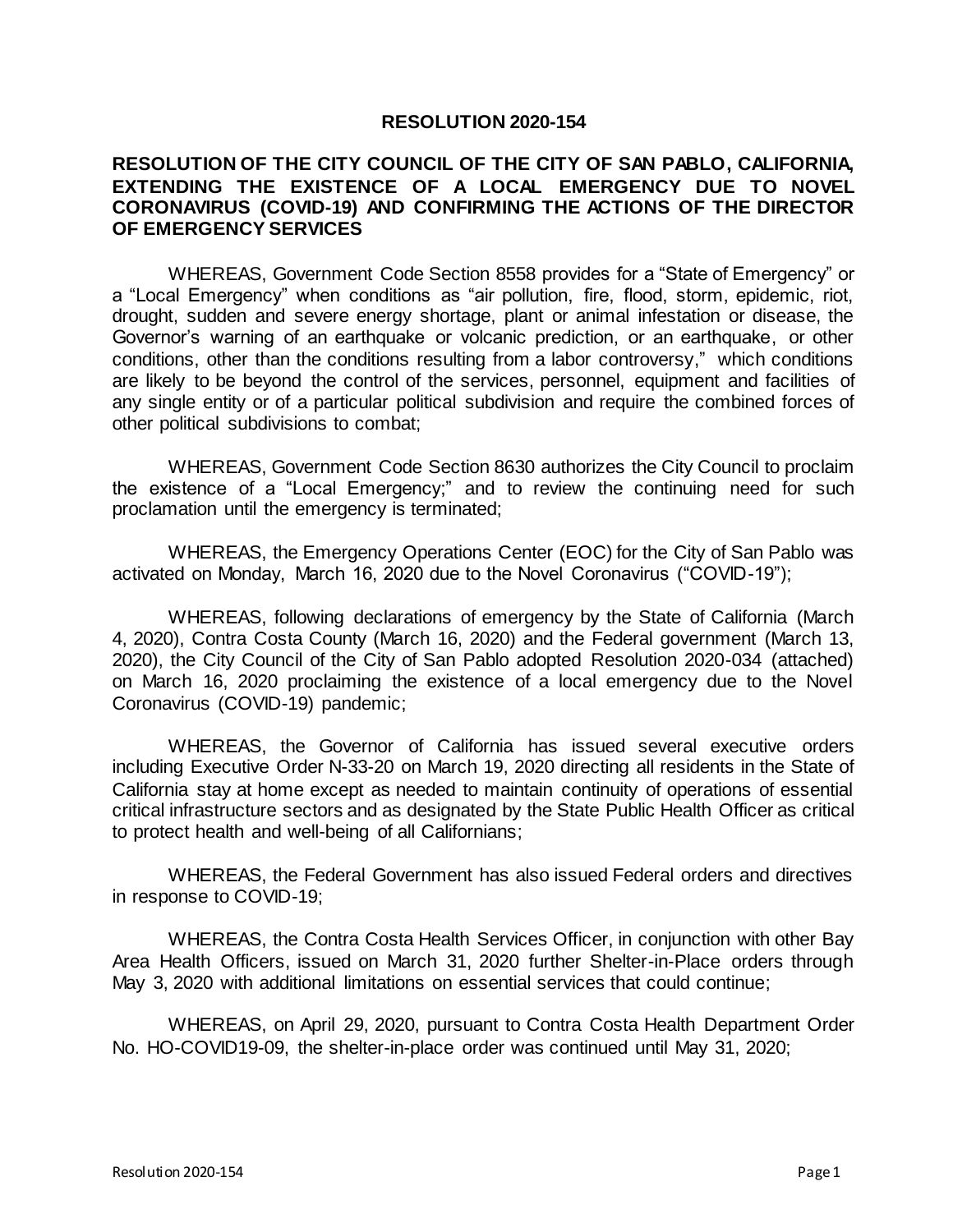WHEREAS, these governmental actions were taken to "flatten the curve" of the infection rate to avoid overwhelming limited medical resources, especially given the particular challenge with of a high infection rate for asymptomatic individuals; thus, creating "superspreader" events when people are in close proximity;

WHEREAS, on May 18, 2020, pursuant to Contra Costa Health Department Order No. HO-COVID19-14, the shelter-in-place order was continued although allowing some businesses to reopen under certain conditions;

WHEREAS, the Bay Area shelter-in-place order was then extended through May 31, 2020 with the current Contra Costa County Health Department Order dated June 5, 2020 extending the shelter-in-place orders, but with increasing allowance for certain businesses and other activities to occur following certain conditions, recognizing the goals of the Governor's announcement on May 4, 2020 of a "Roadmap for Recovery";

WHEREAS, on June 28, 2020, the Governor recommended that Contra Costa County delay reopening efforts given increasing Covid-19 numbers:

- o 75% increase in hospitalized COVID-19 patients from June 15 to June 29
- o 7-day average of COVID-19 cases increased from 38 to 87 per day with increase in percentage of positive tests (4% to 6%)
- o 55% who tested positive in June were 40 years or younger compared to 38% in April

WHEREAS, on July 5, 2020, Contra Costa Health Services Officer issued Order HO-COVID19-22 generally requiring members of the public and workers to wear face coverings when less than 6 feet away from any person who is not a member of the individual's household and when inside or on the grounds of any business;

WHEREAS, on July 11, 2020, the Contra Costa Health Services Officer issued HO-COVID19-24 increasing restrictions on high risk activities and businesses due to increasing community transmissions of COVID-19, hospitalizations, illness and positivity rate;

WHEREAS, on July 13, 2020, the California Department of Public Health provided guidance on closure of various sectors because COVID-19 transmission rates continue to rise throughout the State;

WHEREAS, on August 5, 2020, the Contra Costa Health Services issued an updated Mass Isolation Order and on August 26, 2020 issued a revised social distancing order to allow certain business sectors to begin outdoor operations in light of steadying hospitalization and COVID-19 positivity rates in Contra Costa County; and

WHEREAS, on August 28, 2020, the State issued a new Public Health Order dated August 28, 2020 effective August 31, 2020, which created a new tier system of Counties with guidance for business re-openings known as "California's Plan for Reducing COVID-19 and Adjusting Permitted Sector Activities to Keep Californians Healthy and Safe;"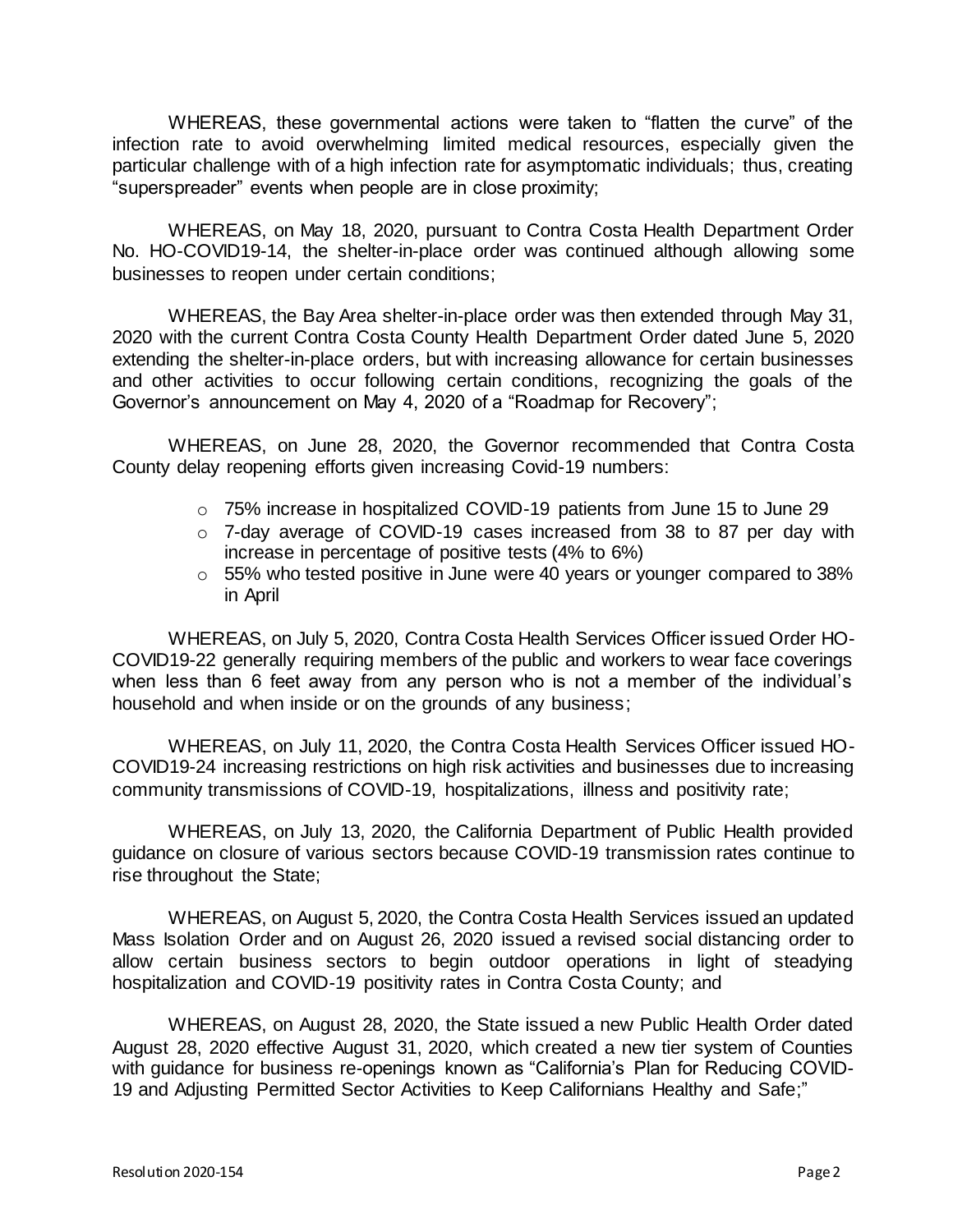WHEREAS, on September 4, 2020, the County Public Health Department recognized some stabilization in the rate of COVID-19 cases and hospitalization and issued Health Order HO-COVID19-27 to reiterate social distancing, limitations on gatherings and mask requirements, but also to ease restrictions on some gatherings of children, to allow mining and logging operations and to clarify vehicle gatherings;

WHEREAS, on September 14, 2020, the County Public Health Department issued Health Order HO-COVID19-28 to align with state guidelines for personal care services, cardrooms, racetracks and professional sports without live audiences;

WHEREAS, on September 16, 2020, the County Public Health Department issued Health Order HO-COVID19-29 to align with CDC guidelines on quarantining if exposed to someone with COVID-19, including exceptions for health care workers, first responders, and critical infrastructure workers to continue working if certain conditions are met, with such guidance superseded on October 8, 2020, when the County Public Health Department issued Health Order HO-COVID19-32 to update its Mass Quarantine Order to comply with the State of California Public Health Officer's guidance on who is considered a close contact or not;

WHEREAS, on September 29, 2020, the Contra Costa Health Department announced that Contra Costa County had moved into the less restrictive red tier ("substantial" spread of COVID-19) of the State's [four-tiered, color-coded reopening](https://covid19.ca.gov/safer-economy/)  [system.](https://covid19.ca.gov/safer-economy/) Moving into the red tier allows the following sectors can reopen with modifications:

- Places of worship, restaurants, movie theaters and museums can be operated indoors at 25% capacity or 100 people, whichever is less
- Gyms can reopen indoors at 10% capacity
- All personal care services, including massage, can move indoors
- Indoor shopping malls can operate at 50% maximum occupancy (instead of 25%).
- Indoor retail stores can now operate at 50% capacity (instead of 25%)
- Outdoor playgrounds;

WHEREAS, on October 6, 2020, the State's [Blueprint for a Safer Economy](https://www.cdph.ca.gov/Programs/CID/DCDC/Pages/COVID-19/COVID19CountyMonitoringOverview.aspx) includes a "health equity metric" that will also be used to determine a county's tier to ensure California reopens its economy safely by reducing disease transmission in all communities, particularly given higher COVID rates among communities of color;

WHEREAS, as of October 27, 2020, Contra Costa County moved into the orange tier with moderate infections at 4.1 cases per day per 100,000 and 1.9% positive tests; however, the positivity rate in those in the lowest health equity quartile is 3.9% (October 28, 2020);

WHEREAS, 0n November 16, 2020, in light of increasing COVID infection and hospitalization rates throughout the United States, including California, twenty-eight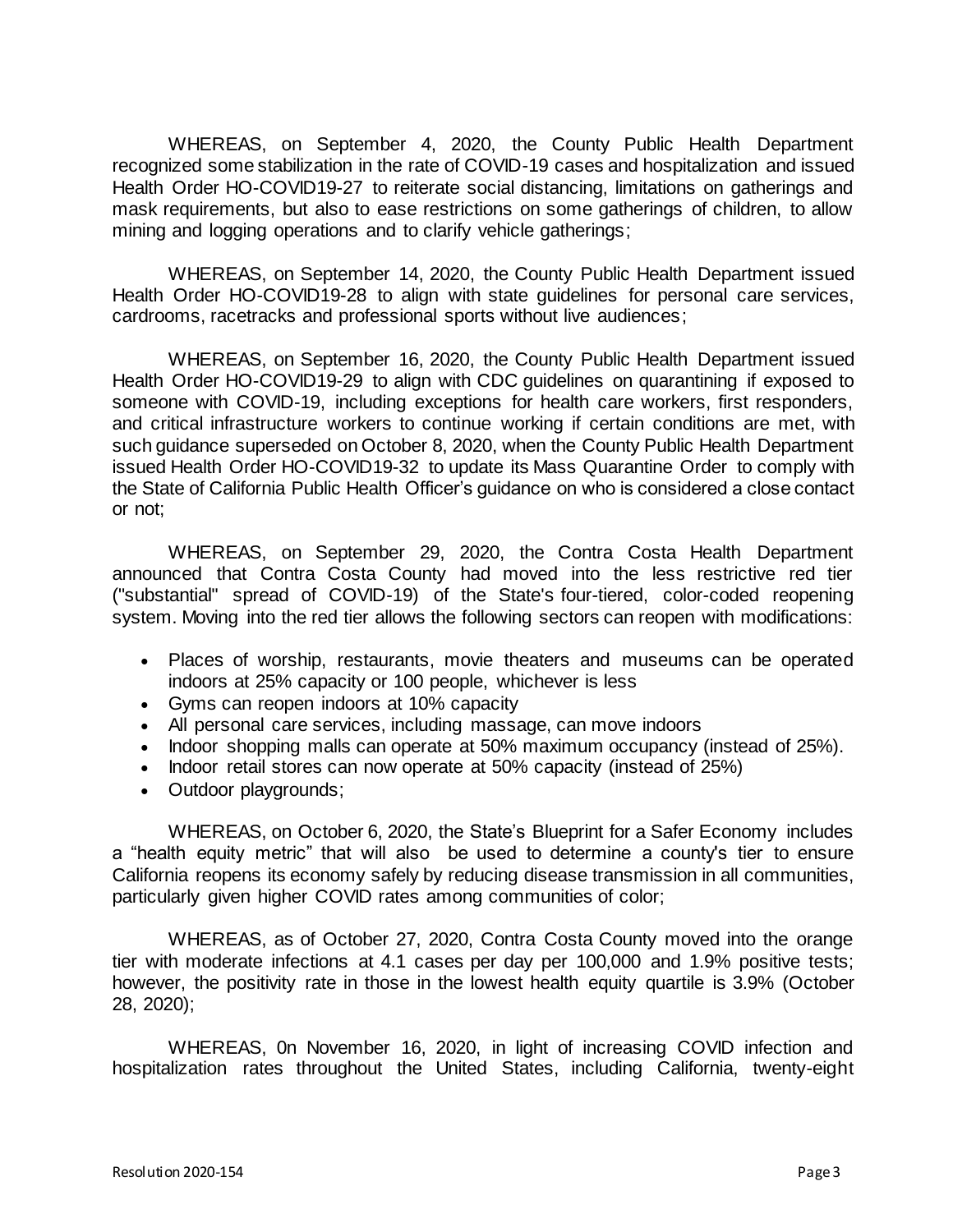counties were moved back into the purple/widespread infection tier 1, including Contra Costa County.

WHEREAS on April 6, 2020, pursuant to Resolution No. 2020-042, the City Council extended the declaration of a local emergency and confirmed the actions taken by the Director of Emergency Services including but not limited to:

- 1. Emergency Services Order No. 1 issued March 23, 2020, which addressed operational issues during the emergency including a Modified City Operations Plan dated March 19, 2020; and
- 2. Revised Modified City Operations Plan dated April 1, 2020, declaring certain City projects as "Essential Governmental Functions/Public Works Projects" and further limiting activities;

WHEREAS, on April 20, 2020, pursuant to Resolution No. 2020-051, the City Council extended the declaration of a local emergency and confirmed the actions taken by the Director of Emergency Services including but not limited to:

- 1. Revised Modified City Operations Plan dated April 8, 2020 further limiting access to City Administrative Offices and essential services occurring at City facilities; and continuing to cancel all City-sponsored community events and gatherings per the Governor's State-wide Executive Orders No. N-25-20 (03/12/20) and No. N-33-20 (03/19/20) and Contra Costa County Health Department Order no. #HO-COVID-19-03 (03/31/2020);
- 2. City of San Pablo Administrative Policy Coronavirus (COVID-19): Families First Coronavirus Response Act (FFCRA) and Emergency Family and Medical Leave Expansion Act (EFMLE) dated April 1, 2020;
- 3. City of San Pablo Administrative Policy Limited Duration Telework Policy dated April 1, 2020;

WHEREAS, on May 4, 2020, pursuant to Resolution No. 2020-055, the City Council extended the declaration of a local emergency and confirmed the actions taken by the Director of Emergency Services including but not limited to:

- 1. Revised Modified City Operations Plan dated April 20, 2020 regarding face coverings in response to Contra Costa County Health Department Order no. #HO-COVID-19-08 (04/17/2020);
- 2. Revised Modified City Operations Plan dated April 30, 2020 in response to Contra Costa County Health Department Order no. #HO-COVID-19-09 (04/29/2020) extending the shelter-in-place order to May 31, 2020 but allowing some businesses and activities to resume; and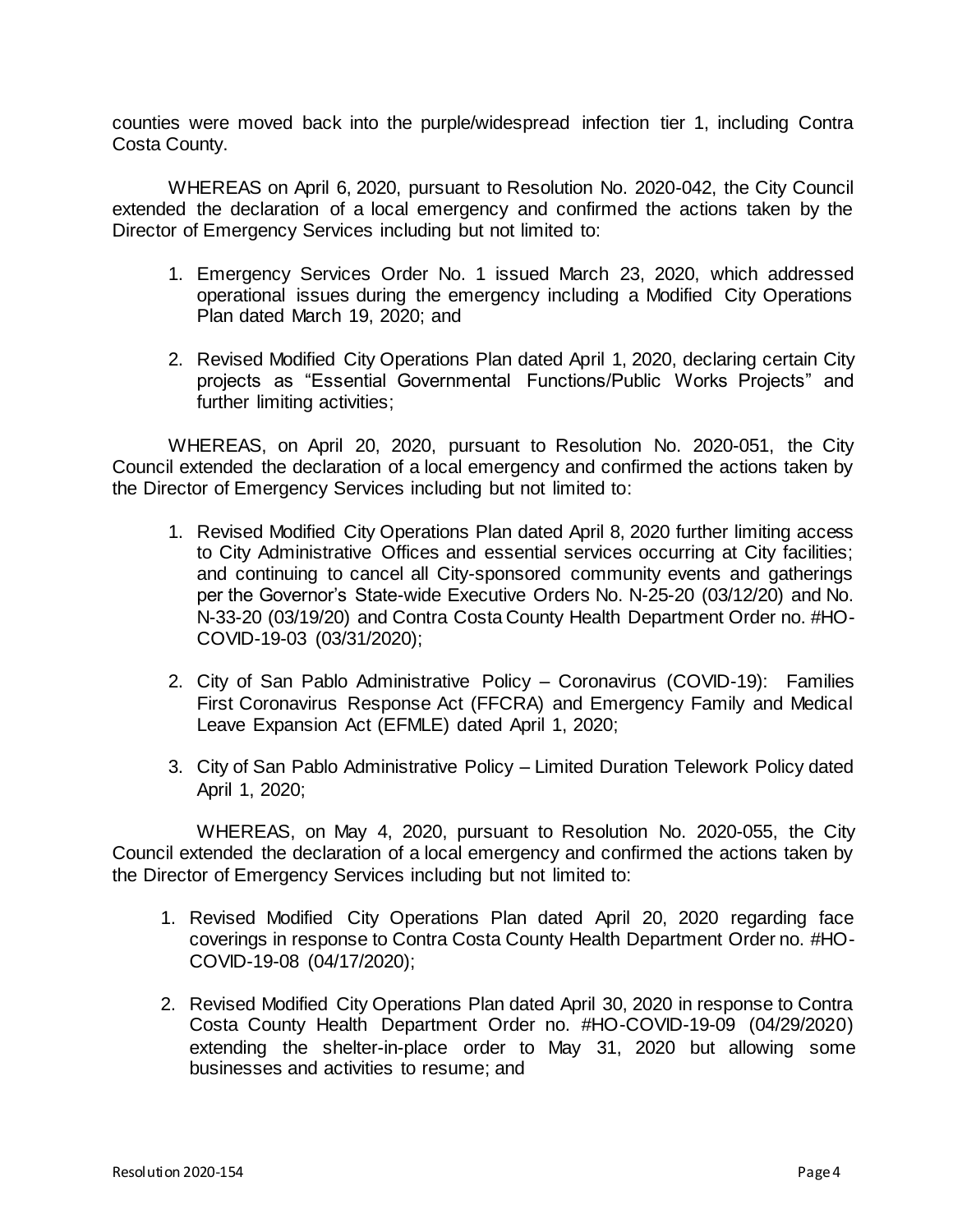3. City Essential Business/Project Updates dated May 4, 2020;

WHEREAS, on May 18, 2020, pursuant to Resolution No. 2020-060, the City Council extended the declaration of a local emergency and confirmed the actions taken by the Director of Emergency Services including but not limited to:

1. Memorandum dated May 7, 2020 to implement COVID-19 Informational Hotline for San Pablo residents;

WHEREAS, on June 1, 2020, pursuant to Resolution No. 2020-068, the City Council extended the declaration of a local emergency and confirmed the actions taken by the Director of Emergency Services including but not limited to:

1. Letter dated May 22, 2020 to the Contra Costa County Health Services Department re: Casino San Pablo Notification to Re-Open and discussion with Contra Costa County Health Officials;

WHEREAS, on June 15, 2020, pursuant to Resolution No. 2020-077, the City Council extended the declaration of a local emergency and confirmed the actions taken by the Director of Emergency Services including but not limited to:

- 1. Memos from the City Manager and Assistant City Manager: "Expectations of Employees Returning to Work" dated June 3, 2020; "Protocols for Social Distancing -- COVID-19 Response Plan" dated June 3, 2020; "COVID-19 Health Screenings" dated June 3, 2020; and
- 2. Revised Modified City Operations Plan dated June 4, 2020

WHEREAS, on July 6, 2020, pursuant to Resolution No. 2020-086, the City Council extended the declaration of a local emergency and confirmed the actions taken by the Director of Emergency Services; and

WHEREAS, on July 20, 2020, pursuant to Resolution No. 2020-094, the City Council extended the declaration of a local emergency and confirmed the actions taken by the Director of Emergency Services including but not limited to:

1. COVID-19 Health Screening and Protocols for candidates and those involved with ballot measures who need to come to City Hall.

WHEREAS, the City has also established a City hotline for assistance with COVID-19 resources and questions; and

WHEREAS, on August 3, 2020, pursuant to Resolution No. 2020-105, the City Council extended the declaration of a local emergency and confirmed the actions taken by the Director of Emergency Services including but not limited to: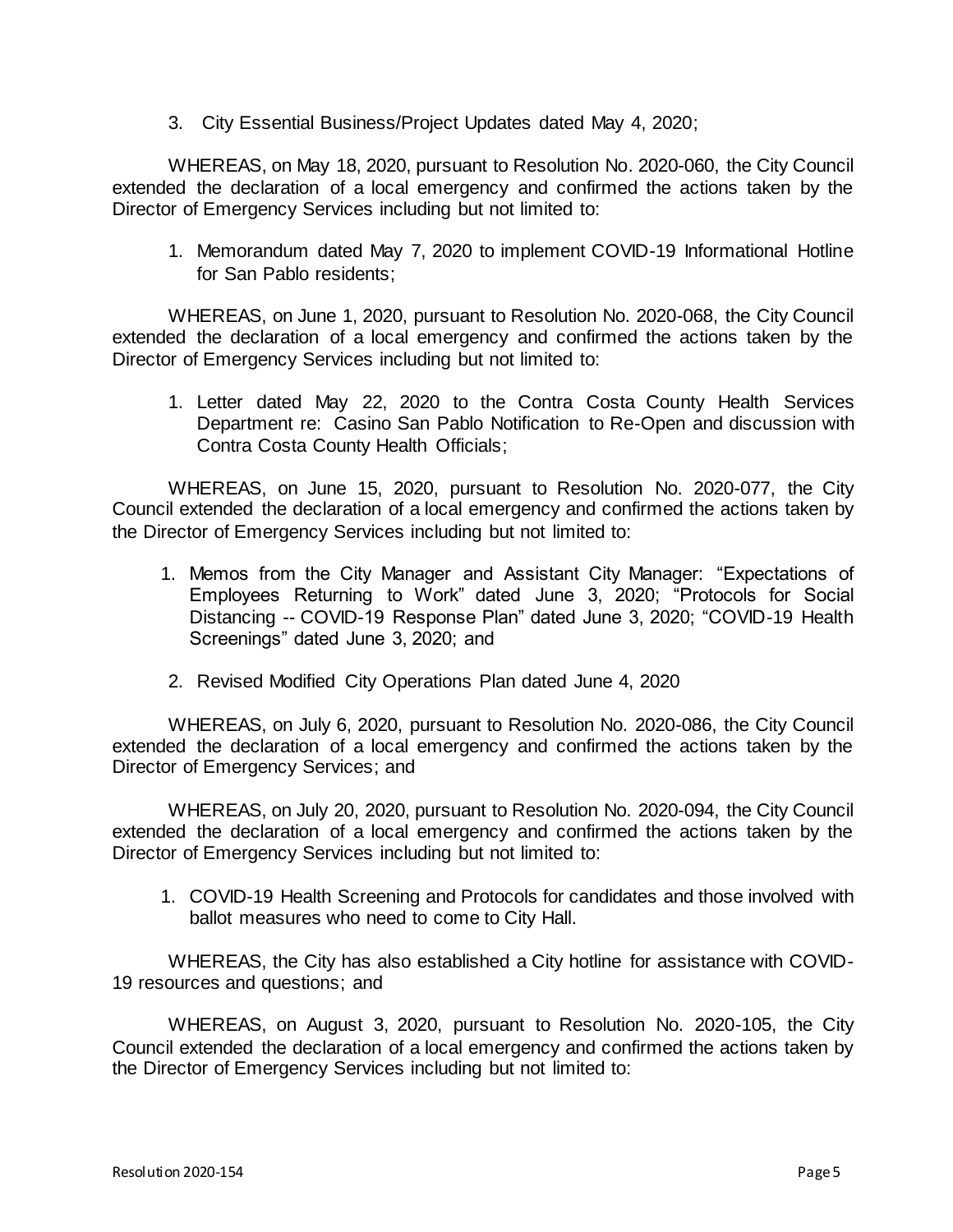1. City Council Meeting Protocols at City Hall during COVID-19 Emergency;

WHEREAS, On September 8, 2020, pursuant to Resolution No. 2020-115, the City Council extended the declaration of a local emergency and confirmed the actions taken by the Director of Emergency Services including but not limited to:

1. "COVID-19 Hot Zone and Employee Reporting in the Workplace" dated August 6, 2020

WHEREAS, on September 8, 2020 per Resolution No. 2020-112, the City Council confirmed an agreement with Contra Costa County to provide financial support for the COVID-19 Youth/Young Adult Ambassadors to be trained about COVID-19 and then to prepare and post messages about COVID-19 on social media;

WHEREAS, on September 8, 2020 per Resolution No. 2020-116, the City Council amended the City Council Priority Workplan to explore the feasibility of a financial assistance grant or loan program for local San Pablo businesses affected by the COVID-19 pandemic in collaboration with the San Pablo EDC (San Pablo Economic Development Corporation);

WHEREAS, on September 21 2020, pursuant to Resolution No. 2020-123, the City Council extended the declaration of a local emergency and confirmed the actions taken by the Director of Emergency Services; and

WHEREAS, on September 21, 2020, the City Council also adopted Ordinance 2020- 010 repealing Ordinance 2020-006, which suspended automatic approval deadlines during the COVID-19 emergency. The City Council also approved Resolution 2020-124 extending the Housing Assistance Grant Program and Resolution 2020-125 creating an Ad Hoc City Council Committee to address COVID-19 issues;

WHEREAS, on October 5, 2020, pursuant to Resolution No. 2020-127, the City Council extended the declaration of a local emergency and confirmed the actions taken by the Director of Emergency Services; and

WHEREAS, on October 21, 2020, pursuant to Resolution No. 2020-131, the City Council extended the declaration of a local emergency and confirmed the actions taken by the Director of Emergency Services; and

WHEREAS, on November 2, 2020, pursuant to Resolution No. 2020-136, the City Council extended the declaration of a local emergency and confirmed the actions taken by the Director of Emergency Service since the last meeting, including but not limited to:

1. Coronavirus COVID-19 Update and Revised City Modified Operations Plan (Version #9 dated October 28, 2020)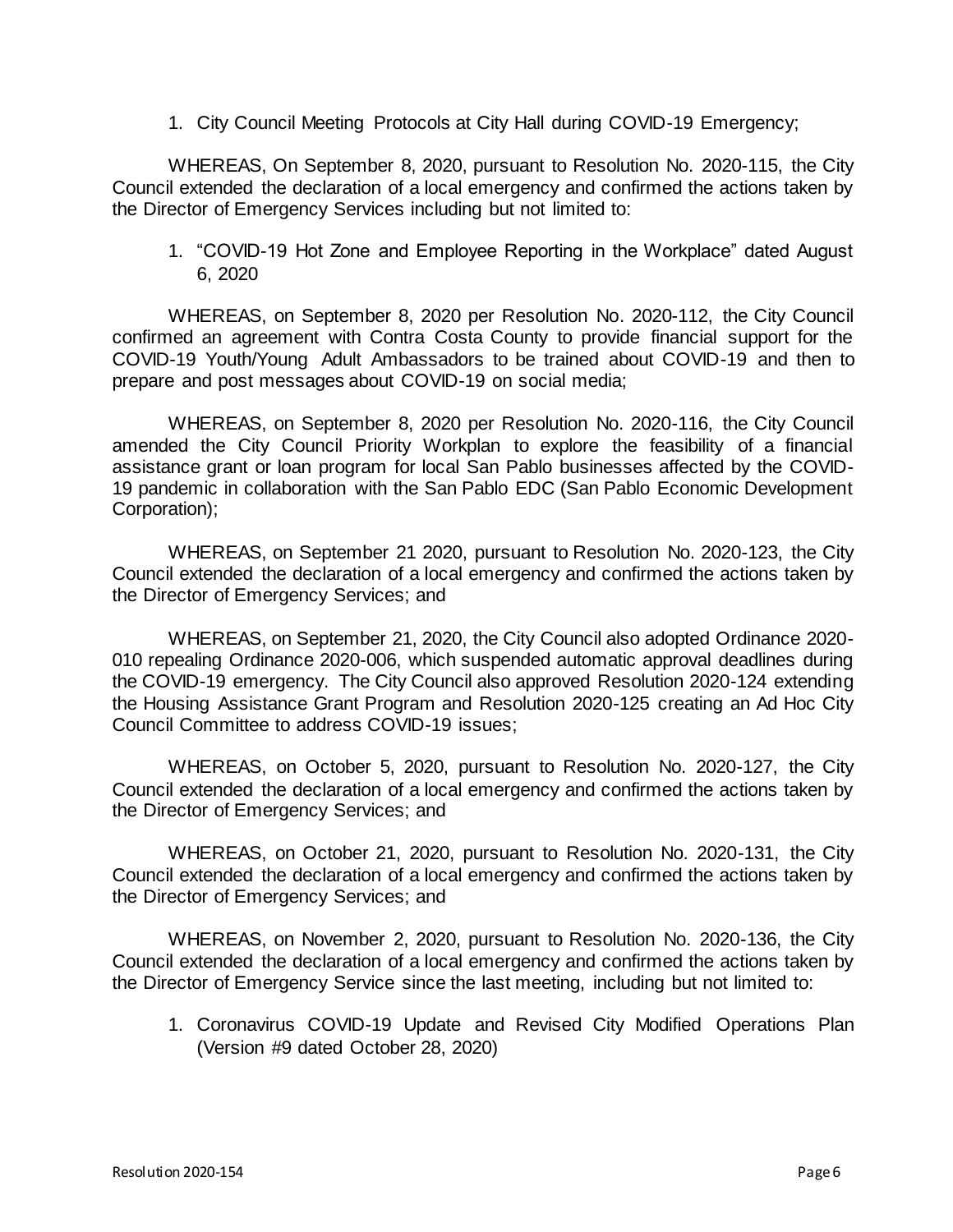WHEREAS, on November 2, 2020, pursuant to Resolution No. 2020-135, the City Council also authorized a one-time event sponsorship of \$3,000 for the Free COVID-19 Testing Event available to the public scheduled for Saturday, November 7, 2020; and

WHEREAS, on November 16, 2020, pursuant to Resolution No. 2020-139, the City Council extended the declaration of a local emergency and confirmed the actions taken by the Director of Emergency Service since the last meeting; and

WHEREAS, on November 16, 2020, pursuant to Resolution No. 2020-143, the City Council also approved a memorandum of agreement with Contra Costa Health Services to create of COVID-19 testing site at the Davis Park Multi-purpose room; and

WHEREAS, as of November 30, 2020, there were 24,475 confirmed cases of COVID-19 in Contra Costa County, and 261 deaths. As of November 30, 2020, there were 1,212,968 confirmed cases of COVID-19 in California with 19,141 deaths. As of November 30, 2020, there were 13,295,605 cases of COVID-19 in the United States with 266,051 deaths;

WHEREAS, San Pablo continues to be identified as a "hot spot" with 2,042 confirmed COVID-19 cases at an increasingly high rate of 6,500 cases per 100,000 population. Currently, San Pablo has the highest per capita number of COVID-19 cases in the County and has the fifth highest total number of COVID-19 cases in the County;

WHEREAS, according to the East Bay Economic Development Alliance's (East Bay EDA) Business Recovery Survey Results published on May 19, 2020, 80% of East Bay businesses are "microbusinesses" employing fewer than 10 employees, which often have limited cash reserves and are not positioned to take on more debt to survive COVID19 and shelter-in-place orders; microbusinesses are more likely to be minority- or women-owned compared to larger businesses; nearly 40% of the survey respondents were temporarily closed because they were not considered "essential" and 42.3% of West Contra Costa County businesses temporarily closed;

WHEREAS, eleven out of fifteen surveyed West Contra Costa County businesses indicated staff reductions in the 75-100% range, with layoffs and revenue losses hitting lowwage workers the hardest with impacts in the following industries: food and beverage; retail and personal services; hospitality/leisure/entertainment;

WHEREAS, many San Pablo residents have experienced job loss or reduced hours due to COVID-19 and shelter-in-place orders;

WHEREAS, Contra Costa County overall saw an increase in unemployment from a March unemployment rate of 4.1 percent to an April unemployment rate of 14.5 percent, with nearly 3.7 million Californians filing for unemployment during the first six weeks of COVID-19 pandemic and the nation seeing the highest level of unemployment in 70 years;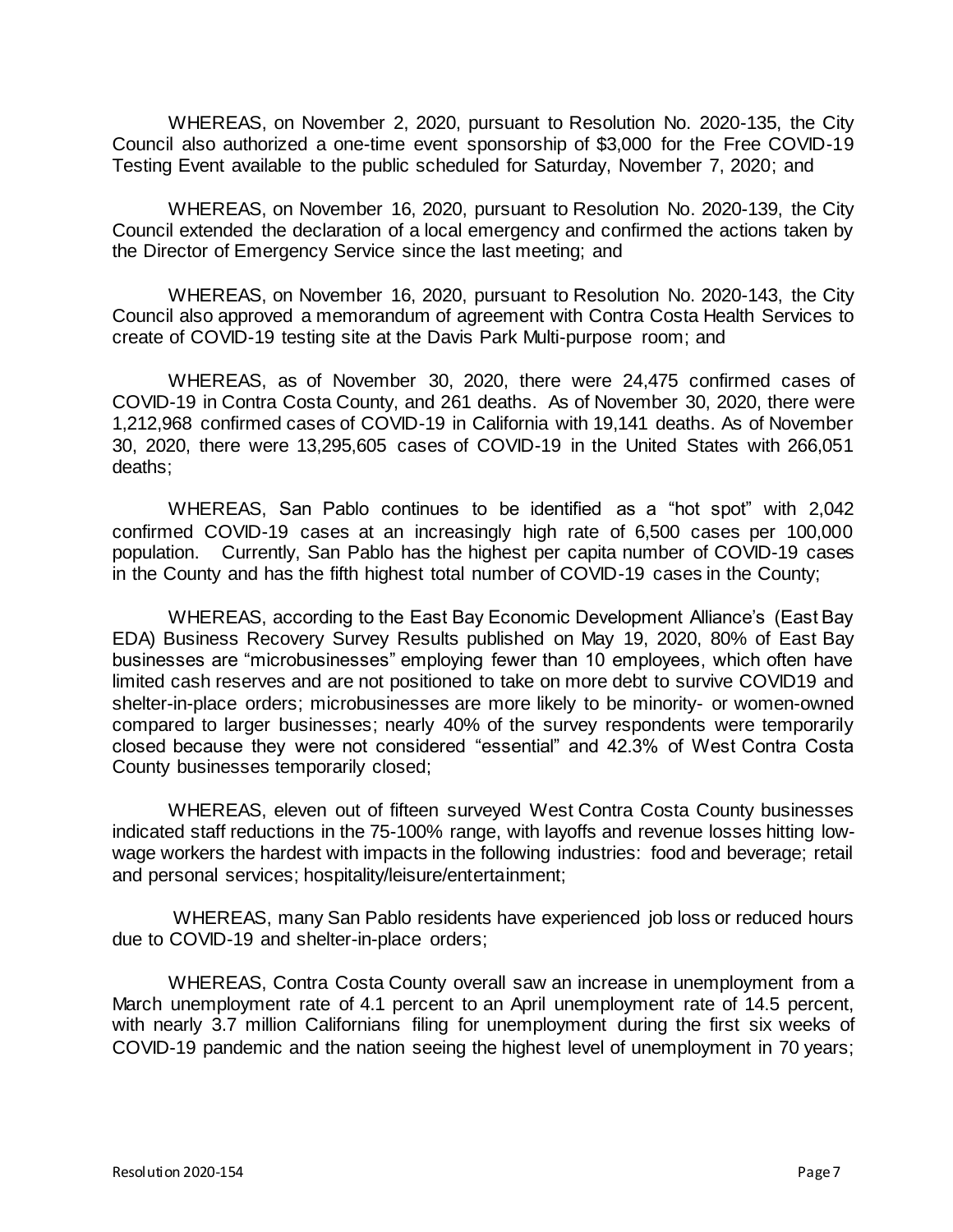WHEREAS, according to the East Bay EDA, there were 25,560 jobs lost in the East Bay during March and April, representing nearly 30% of job cuts in the nine-county Bay Area. However, the Urban Institute estimated 45,666 low-income jobs (annual earnings below \$40,000) lost just in Contra Costa County through May 8, 2020;

WHEREAS, it was reported in the LA Times on August 21, 2020 that California's unemployment rate is at 13.3% with 3 million on unemployment and 202,136 new claims in the week prior to the article. Contra Costa County's rate is 14.5% with 77,600 unemployed individuals;

WHEREAS, to address these economic impacts and the critical need that residents remain sheltered during the pandemic to decrease the transmission of COVID-19, on April 27, 2020, the City Council adopted Urgency Ordinance No. 2020-008 temporarily prohibiting evictions of residential and commercial real property tenants impacted by the COVID-19 pandemic and establishing a moratorium on rent increases. In addition, on May 4, 2020, pursuant to Resolution No. 2020-054, the City Council approved the guidelines for a grant program for residents financially impacted by COVID-19;

WHEREAS, on June 29, 2020, the City Council increased the grant for COVID Housing Assistance Program for FY 2019/20 (Resolution No. 2020-081) and established a COVID Housing Assistance Program for FY 2020/21 (Resolution No. 2020-082);

WHEREAS, on October 21, 2020, pursuant to Resolution 2020-133, the City Council established and approved program guidelines for the San Pablo "Back to Business" COVID-19 Relief Fund to offer forgivable loans to small businesses with the San Pablo Economic Development Corporation administering the program with funds that were reallocated from the City's Community Grant Foundation program;

WHEREAS, the City of San Pablo is losing \$2.34 million in revenue for each month that Casino San Pablo is closed due to the shelter-in-place orders, in addition to \$1.3 million every month from other City revenue sources, forcing a hiring freeze, suspension of all nonessential spending and layoff of part-time employees;

WHEREAS, the economic recovery from COVID-19 and its impacts are estimated to be in terms of years not months;

WHEREAS, in addition, the nation is experiencing civil unrest in the wake of the death of George Floyd while detained by a Minneapolis police officer on May 25, 2020, which has led to peaceful protests, but also to some rioting and looting in neighboring communities in violation of shelter-in-place and social distancing orders that could further exacerbate the spread of COVID-19 and placing additional demands on public safety resources, which are already taxed by COVID-19 issues;

WHEREAS, on June 2, 2020, Contra Costa County declared a local emergency due to civil unrest and issued a Countywide curfew that included both incorporated and unincorporated areas, which has since been terminated;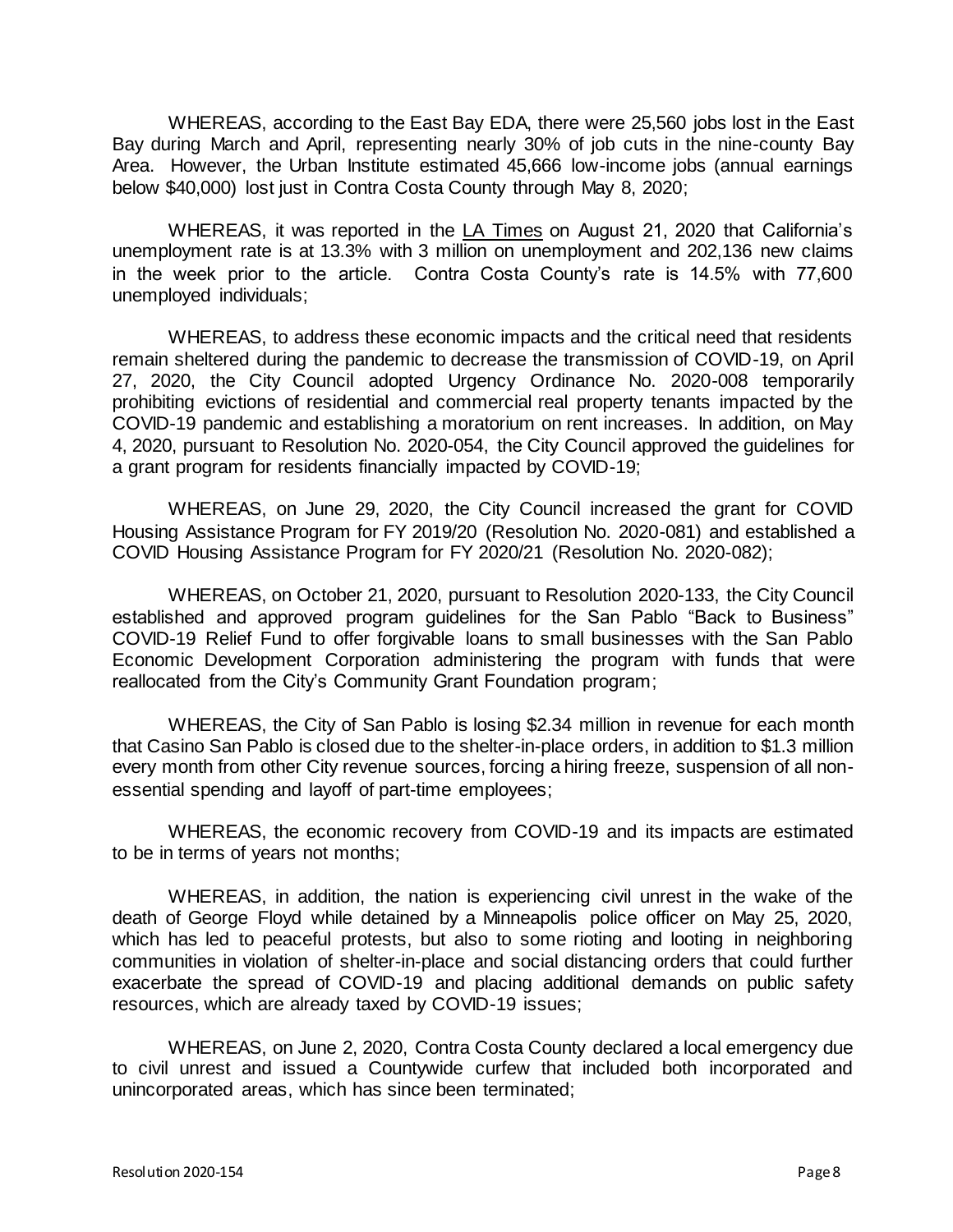WHEREAS, on August 16, 2020, the Governor declared a State of Emergency due to "extreme heat" and then on August 18, 2020, declared a State of Emergency due to the wildfires raging throughout the State. Here in Contra Costa County, the air quality has been poor causing further health issues;

 WHEREAS, the City Manager/Director of Emergency Services recommends that the City Council extend the declaration of a local emergency and confirm the actions taken by the Director of Emergency Services since November 16, 2020;

WHEREAS, the City Council of the City of San Pablo hereby finds conditions of extreme peril to the health and safety of persons and property have continued within the City of San Pablo caused by COVID-19 including not only health impacts but economic impacts with many residents having jobs eliminated or hours reduced, as well as impacts to the City's own financial condition; these conditions are or are likely to be beyond the control of the services, personnel, equipment, and facilities of the City of San Pablo and require the combined forces of other political subdivisions to combat; and these conditions are of such extreme peril to warrant and necessitate the proclamation of the existence of a local emergency;

NOW, THEREFORE, BE IT RESOLVED by the City Council of the City of San Pablo that:

- 1. A local emergency continues to exist throughout the City of San Pablo commencing on or about 7:00 am on Monday, March 16, 2020 and shall be deemed to continue to exist until its termination is proclaimed by the City Council of the City of San Pablo;
- 2. All actions taken by the Director of Emergency Services and City Manager in response to this local emergency are confirmed; and
- 3. During the existence of said local emergency, the Director of Emergency Services and the Emergency Organization of the City shall continue to have the duties and responsibilities as set forth in Resolution 2020-034; and
- 4. Within the next thirty (30) days, a report on the most recent conditions of emergency and disaster shall be presented to this City Council so that this City Council may determine whether conditions of emergency and disaster still exist.

\* \* \* \* \* \* \*